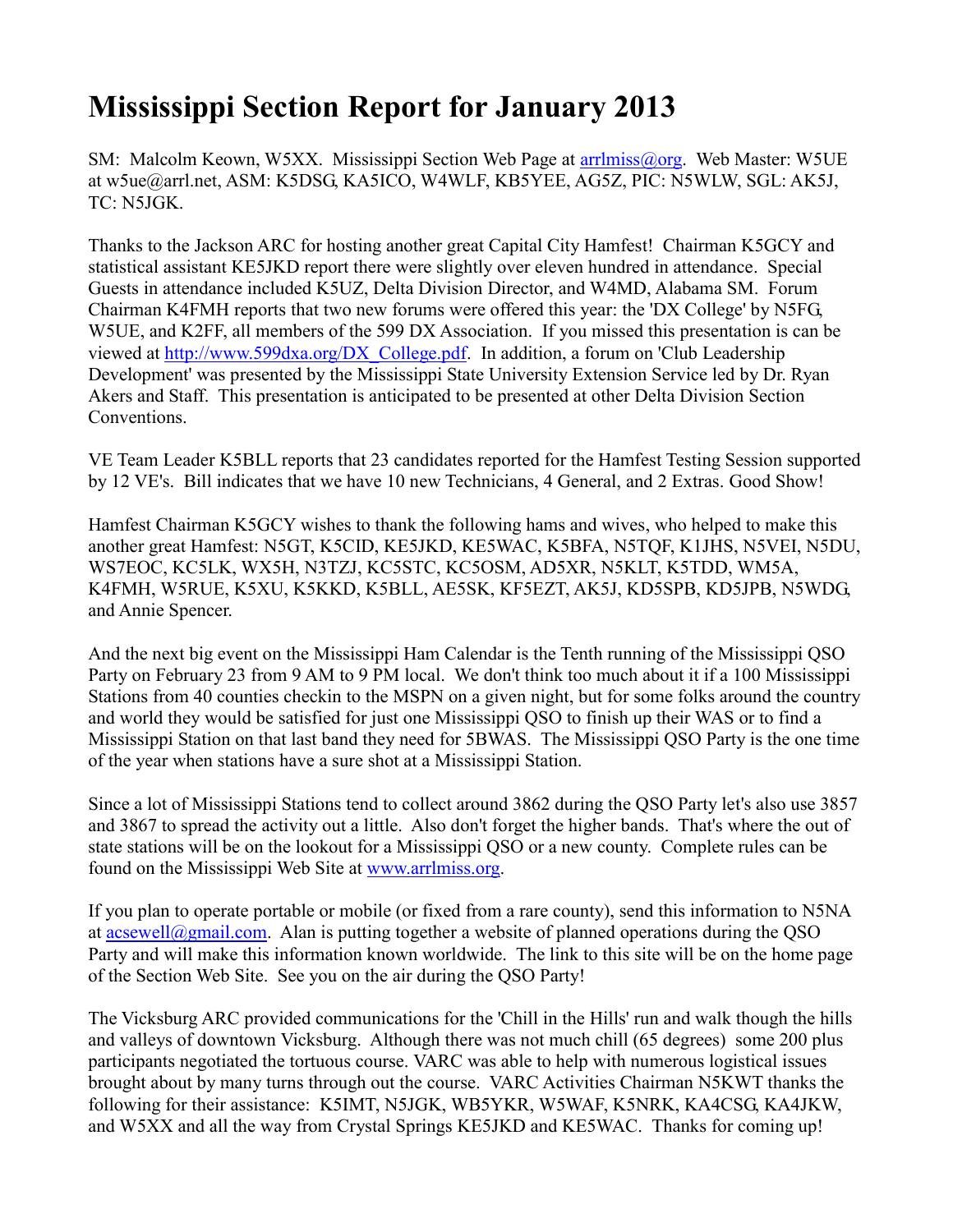And speaking of the weather in January, the deep dip in the Jet Stream and the warm air from the Gulf resulted in several Skyward activations across the State. NWS-Jackson Skywarn Co-Coordinator KE5PYM reports that activations were necessary on January 19 (9.5 hours) and January 30 (15.5 hours).

Welcome to the following new Hams in Mississippi in January: KF5TIG, Joe – Gulfport; KF5TIH, Carl – Vancleave; KF5TIS, David – Biloxi; KF5TJK, Walter – Coffeeville; KF5TJO, Christopher – Lucedale; KF5TJT, Robert – Olive Branch; KF5TJU, David – Olive Branch; KF5TKE, Caleb – Starkville; KF5TKY, Lori – Booneville; KF5TMM, Robert – Amory; KF5TNS, Eddie – Jackson; KF5TNV, Patrick – Pearl; KF5TNY, David – Picayune; KF5TPB, Lee – Mathiston; KF5TPT, James – Olive Branch; KF5TPU, Danny – Horn Lake, KF5TQJ, Christopher – Clinton; KF5TQK, Chester – Terry; KF5TQM, Antonio – Jackson; KF5TQO, Jason – Meadville; KF5TQP, Shawn – Florence; KF5TQQ, Diane – Pelahatchie; KF5TQR, Jeffrey – Wesson; and KF5TQS, Eric – Canton.

Also welcome to the following new ARRL Members in October: KA5ASF – Poplarville; AB5FI – Grenada; KF5MEG – Meridian; AD5JW – Philadelphia; W5MZX – Long Beach; KD5OFX – Ellisville; AD5OW – Meridian; KF5SBO – Tupelo; KF5SUM – Sardis; KF5SZU – Diamondhead; and KB5ZKU – Mize. As of January 31 Mississippi had 1,141 ARRL Members, up 5 from last month. Another new record! Thanks to all who promote ARRL Membership!

And last but not least welcome to K1REZ as DEC for East Central Mississippi, W5JMJ and KC5IIW as AECs for Scott County, K5GCY AEC for Hinds County, WB5BNV AEC for Lauderdale/Clarke Counties, and KF5DJS as EC for Yazoo County. Former EC KE5YES becomes the Asst. EC.

Congratulations to to the following on their upgrades: KF5APN – Smithville; WB5EUT – Tchula; KC5IIW – Morton; KD5JPB – Jackson; KC5MUV – Bentonia; KC5NJA – Brandon; KD5NOI (now AF5II) – Hattiesburg; KF5PLO – Pelahatchie; KF5RFC – Pearl; KF5RYJ – Petal; KF5SDB – Olive Branch; KF5SEH – Brandon; KF5SEI – Benton; KF5SEW – Madison; N5SIX – Brandon; KF5TAU – Hattiesburg; and KF5TGT – Utica.

Also congratulations new Pearl River ARC Officers: President – N5DOT; VP – W0TMK; Secretary – K5WNU; and Treasurer – K5RDA; and last but not least congratulations to AE5JG and KE5QHZ, who were presented with A-1 Operator Certificates at a recent Jackson County ARA Meeting..

2012 EC Annual Report: KF5EZT (Rankin), W5JWW (Tallahatchie), KE5KTU (Hinds), K5MOZ (Jackson), WX5N (Prentiss and Tishomingo), KB5NMB (Itawamba), N9OKV (Harrison), K1REZ (Scott), and KB0ZTX (Marshall).

2012 EC SET Report: KF5EZT (Rankin), W5JWW (Tallahatchie), KE5KTU (Hinds), K5MOZ (Jackson), KB5NMB (Itawamba), N9OKV (Harrison), and WV1Q (Jasper).

DEC/EC Monthly Reports for December 2012: KF5EZT (Rankin), AE5FE (Lauderdale/Clarke), KE5KTU (Hinds), K5MOZ (Jackson), WX5N (Prentiss and Tishomingo), NE5P (Lamar), WV1Q (Jasper), K1REZ (Scott), and KE5WJN (Pearl River).

Club Newsletter/Reports (Editor): Hattiesburg ARC (AC5E), Lowndes County ARC (AD5DO), Meridian ARC (W5MAV), Mississippi Coast ARA (KB9ZR), and the Northeast Mississippi ARA (KE5SSB).